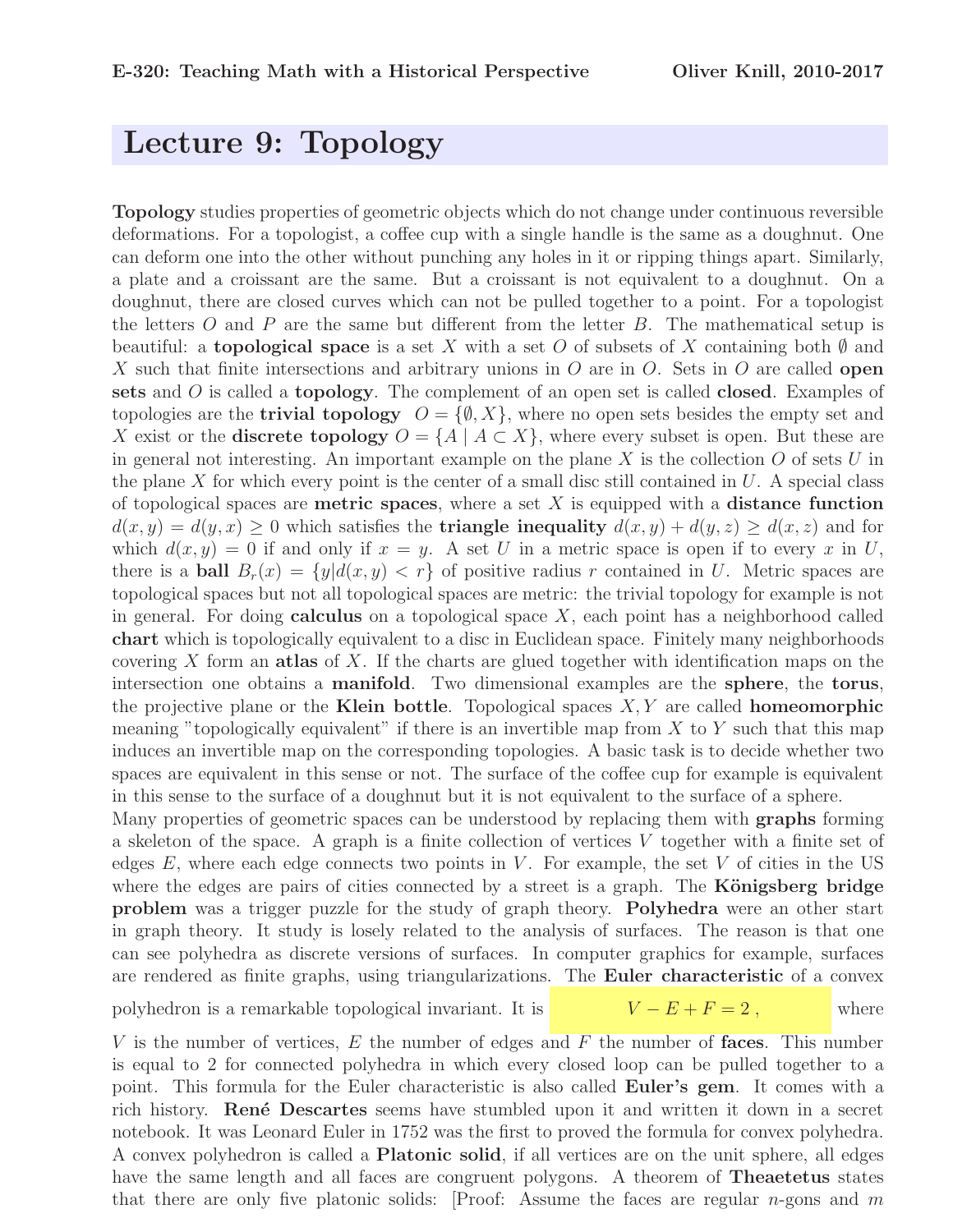of them meet at each vertex. Beside the Euler relation  $V + E + F = 2$ , a polyhedron also satisfies the relations  $nF = 2E$  and  $mV = 2E$  which come from counting vertices or edges in different ways. This gives  $2E/m - E + 2E/n = 2$  or  $1/n + 1/m = 1/E + 1/2$ . From  $n \geq 3$ and  $m \geq 3$  we see that it is impossible that both m and n are larger than 3. There are now nly two possibilities: either  $n = 3$  or  $m = 3$ . In the case  $n = 3$  we have  $m = 3, 4, 5$  in the case  $m = 3$  we have  $n = 3, 4, 5$ . The five possibilities  $(3, 3), (3, 4), (3, 5), (4, 3), (5, 3)$  represent the five platonic solids. The pairs  $(n, m)$  are called the **Schläfly symbol** of the polyhedron:

| Name                                 |  | V E F V-E+F Schläfli |           | Name                                  | $V - F$    | $\mathbf{F}$ | $V-E+F$ Schläfli |            |
|--------------------------------------|--|----------------------|-----------|---------------------------------------|------------|--------------|------------------|------------|
| tetrahedron $4\quad 6\quad 4\quad 2$ |  |                      | $\{3,3\}$ |                                       |            |              |                  |            |
| hexahedron $8 \t12 \t6 \t2$          |  |                      | $\{4,3\}$ | dodecahedron $20\quad30\quad12\quad2$ |            |              |                  | $\{5,3\}$  |
| $octahedron$ 6 12 8 2                |  |                      | $\{3,4\}$ | icosahedron                           | 12 30 20 2 |              |                  | $\{3, 5\}$ |

The Greeks proved this geometrically: Euclid showed in the "Elements" that each vertex can have either 3,4 or 5 equilateral triangles attached, 3 squares or 3 regular pentagons. (6 triangles, 4 squares or 4 pentagons would lead to a total angle which is too large because each corner must have at least 3 different edges). Simon Antoine-Jean L'Huilier refined in 1813 Euler's formula to situations with holes:  $V - E + F = 2 - 2g$ , where g is the number of holes. For a doughnut with one hole we have  $V - E + F = 0$ . Cauchy first proved that there are exactly 4 non-convex regular Kepler-Poinsot polyhedra. Their Euler characteristic can be different.

| Name                                                         |  |                                 | V E F V-E+F Schläfli |              |
|--------------------------------------------------------------|--|---------------------------------|----------------------|--------------|
| small stellated dodecahedron $12 \quad 30 \quad 12 \quad -6$ |  |                                 |                      | $\{5/2, 5\}$ |
| great dodecahedron                                           |  | $12 \quad 30 \quad 12 \quad -6$ |                      | $\{5, 5/2\}$ |
| great stellated dodecahedron                                 |  | 20 30 12 2                      |                      | $\{5/2,3\}$  |
| great icosahedron                                            |  | $12 \quad 30 \quad 20 \quad 2$  |                      | $\{3, 5/2\}$ |

If two different face types are allowed but each vertex still look the same, one obtains 13 semiregular polyhedra. They were first studied by Archimedes in 287 BC. Since his work is lost, Johannes Kepler is considered the first person since antiquity to describe the whole set of thirteen in his "Harmonices Mundi". The Euler characteristic  $\chi = 2 - 2g$  is also useful for surfaces. One can reduce the question to graphs, triangularizations of the surface. The Euler characteristic completely characterizes smooth compact surfaces if they are orientable. A non-orientable surface, the Klein bottle can be obtained by gluing ends of the Möbius strip. Classifying higher dimensional manifolds is more difficult and finding good invariants is part of modern research. Higher analogues of polyhedra are called polytopes (Alicia Boole Stott). Regular polytopes are the analogue of the platonic solids in higher dimensions. Here they are for the first few dimensions:

| dimension | name                 | Schläfli symbols                                                   |
|-----------|----------------------|--------------------------------------------------------------------|
| 2:        | Regular polygons     | $\{3\}, \{4\}, \{5\}, \dots$                                       |
| 3:        | Platonic solids      | $\{3,3\}, \{3,4\}, \{3,5\}, \{4,3\}, \{5,3\}$                      |
| 4:        | Regular 4D polytopes | $\{3,3,3\}, \{4,3,3\}, \{3,3,4\}, \{3,4,3\}, \{5,3,3\}, \{3,3,5\}$ |
| $> 5$ :   | Regular polytopes    | $\{3,3,3,\ldots,3\},\{4,3,3,\ldots,3\},\{3,3,3,\ldots,3,4\}$       |

Ludwig Schläfly found in 1852 that there are exactly six convex regular convex 4-polytopes or polychora. The expression "choros" is Greek for "space". Schlaefli's polyhedral formula tells that for any convex polytope in four dimensions, the relation  $V - E + F - C = 0$  holds, where  $C$  is the number of 3-dimensional **chambers**. In dimensions 5 and higher, there are only 3 types of polytopes: the higher dimensional analogues of the tetrahedron, octahedron and the cube. A general formula  $\sum_{k=0}^{d-1}(-1)^{k}v_k = 1 - (-1)^d$  gives the Euler characteristic of a convex polytop in d dimensions with k-dimensional parts  $v_k$ .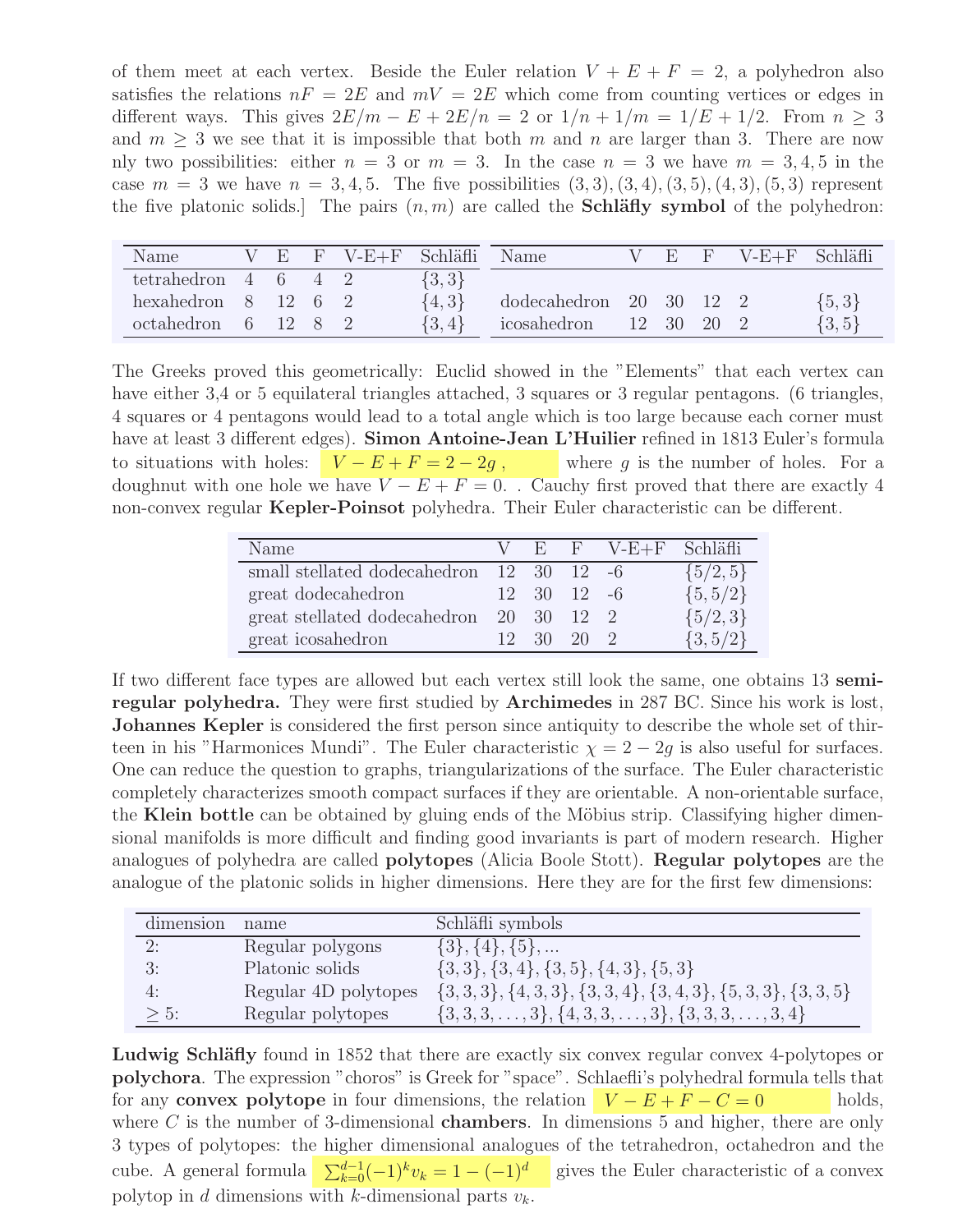## Lecture 9: Topology

For a topologist, a triangle and a circle are equivalent as they can be deformed into each other. The Boston subway map is a topologically equivalent representation of the actual subway paths. Lengths need not be to scale. Topology is "rubber geometry".



One of the starting points of topology is the **Königsberg bridge problem**. Is it possible to find a path which which crosses every bridge once and only once?